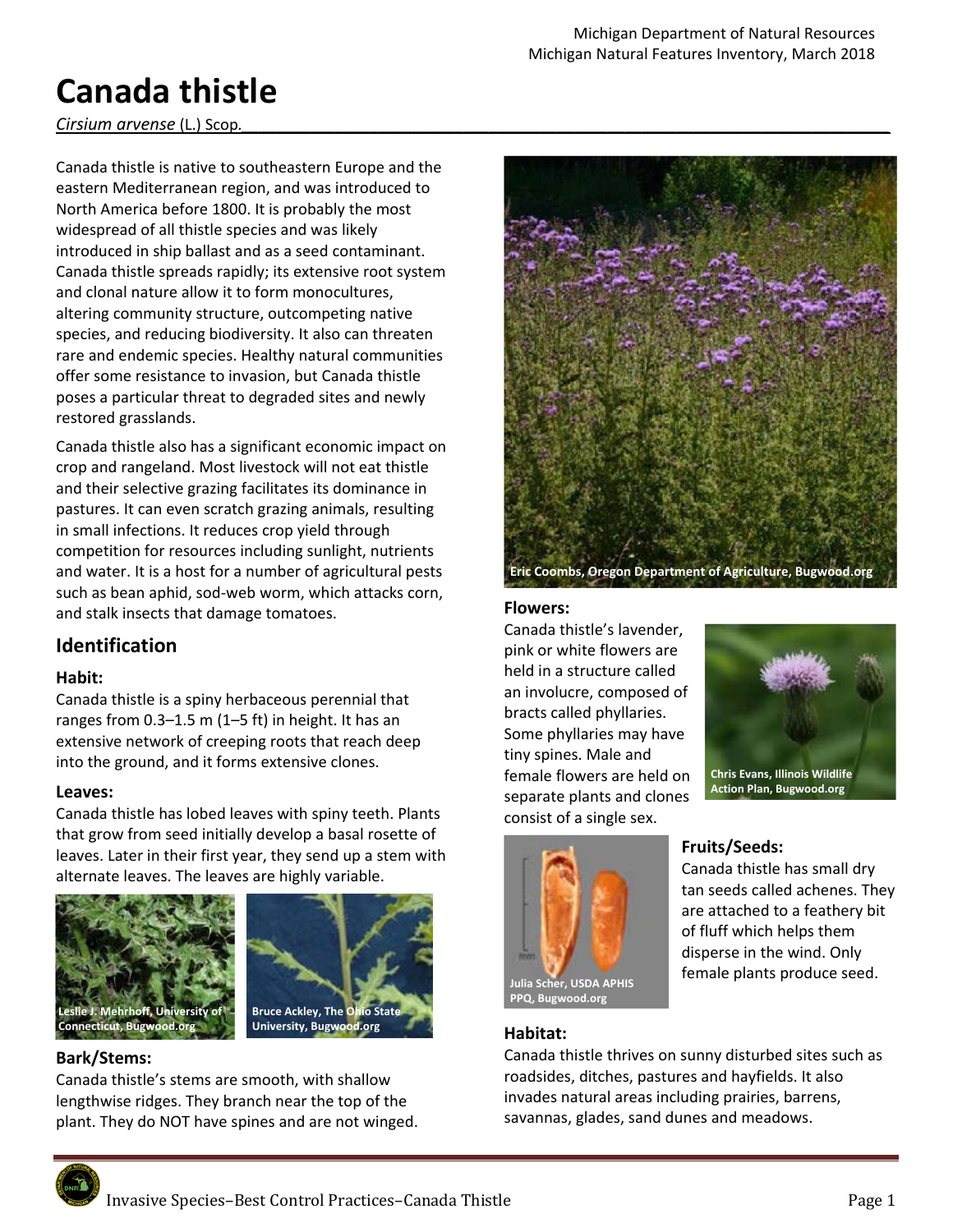# **Similar Species**

Canada thistle's perennial status, clonal growth and small flower heads distinguish it from other thistles in Michigan. It is also shorter; typically knee to waist high, although it can reach six feet. It does not have winged or prickly stems.





**Connecticut, Bugwood.org Connecticut, Bugwood.org Connecticut, Bugwood.org Connecticut, Bugwood.** 

The invasive European marsh thistle (*Cirsium palustre*) has small clustered flowers, however it is a much taller, scraggly plant and its stems are prickly.



 **European marsh thistle European marsh thistle** 



The invasive bull thistle (*Cirsium vulgare*) has much larger flowers and its stems are also prickly.





The native swamp thistle (*Cirsium muticum*) is not clonal and has larger, flower heads with cobwebby, somewhat sticky involucres. The flowers are a deeper shade of purple.





# **Reproduction/Dispersal**

Canada thistle is anchored by a deep tap root up to 6 feet long and reproduces through perennial, creeping rhizomes and prolific seed production. The lateral roots can grow as much as 12 feet in a year and new plants can also regenerate from root fragments. Most clones are either female or male, both of which flower from

midsummer to early fall. Flowers are pollinated by a variety of insects, including honey bees and wasps. Female flowers produce small, light brown, tapered seeds in the fall that are dispersed by wind, animals, humans, and vehicles. Germination rates are very high and seeds have been shown to remain viable in the soil for twenty years.

# **Best survey time**

Canada thistle is easiest to detect when in flower and fruit. However, its dense clonal clusters, non‐prickly stems and relatively short stature distinguish it from other thistles any time during the growing season.

# **Planning a control effort**

Resources for invasive species control invariably fall short of the actual need, so it is important to prioritize sites for treatment and plan carefully. Assessing the scope of the problem is a critical first step:

- Minimize intensive disturbance where Canada thistle is undesirable.
- Map known populations.
- Identify leading edges and outliers.
- Identify potential dispersal pathways and monitor Loke T. Koke, VA Polytechnic **All and Themes and Temperature in them**; is the population along a pathway or stream?

Invasive Species–Best Control Practices–Canada Thistle **Department of the Control** Page 2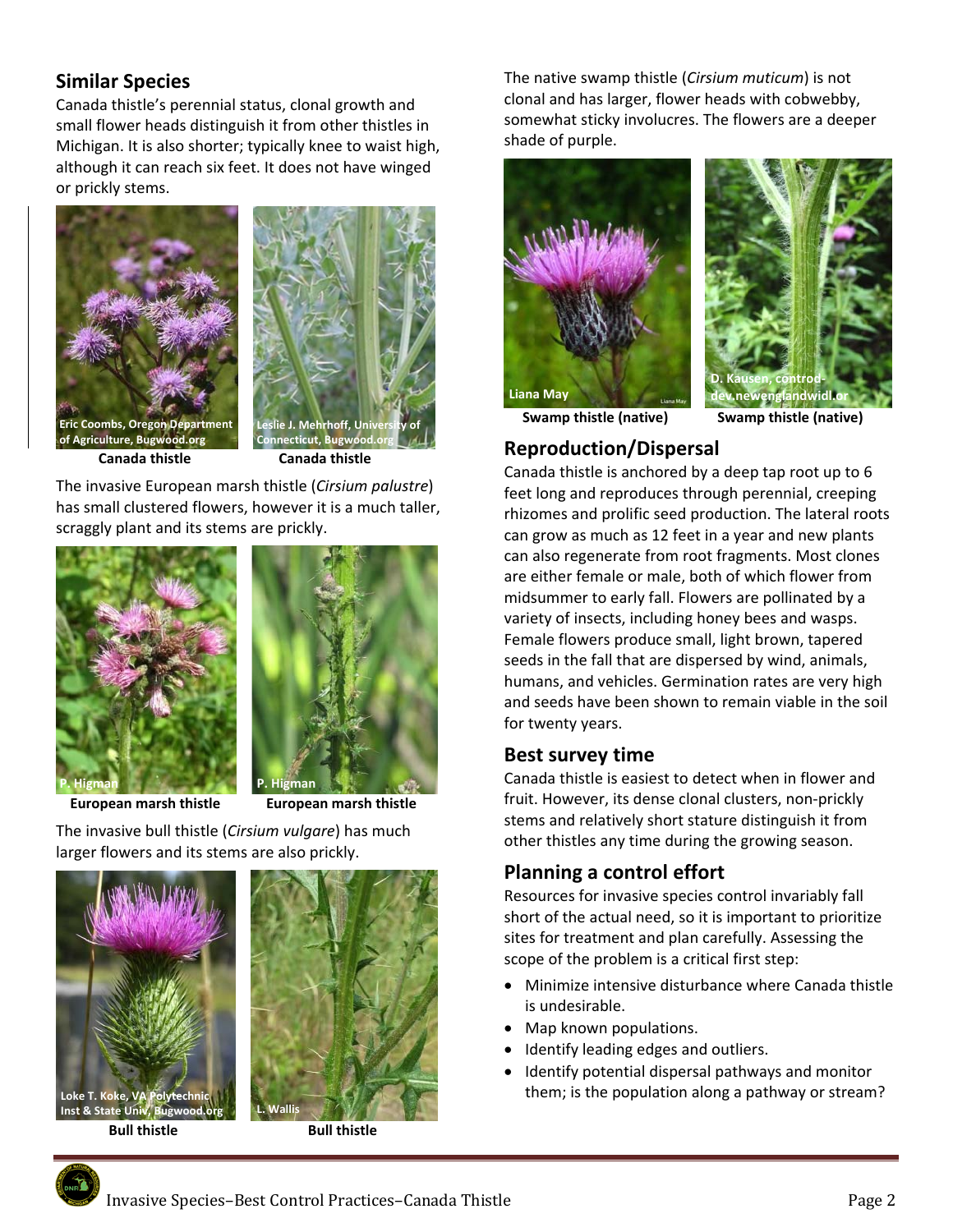- Does it lie in the path of road-mowing crews that might spread it further? Are there construction sites in the area where it might be introduced in fill dirt?
- How is the species behaving in your area? Is it spreading rapidly?
- Does it occur in high quality habitat or on important recreational, hunting or fishing lands?

Given this information, develop a strategy for control:

- 1. Prioritize high value sites where treatment success can be achieved.
- 2. Prevent further spread by monitoring the leading edges and outliers.
- 3. Choose appropriate control methods, given site conditions and available resources.
- 4. Determine whether any permits are required (e.g., herbicide application in wetlands, prescribed burning).
- 5. Eradicate smaller satellite populations.
- 6. Treat larger core infestations.
- 7. Monitor to ensure desired results are being achieved; adapt management to improve success.

## **Documenting occurrences**

In order to track the spread of an invasive species on a landscape scale, it is important to report populations where they occur. The Midwest Invasive Species information Network (MISIN) has an easy‐to‐use interactive online mapping system. MISIN I‐phone and android phone apps are also available. Links to the MISIN and its phone apps are provided in the "On‐line resources" section. Herbaria also provide a valuable and authoritative record of plant distribution. The University of Michigan Herbarium's database can be searched online for county records of occurrence, for example. When Canada thistle is first encountered in a county where it has not been known previously, specimens should be submitted to the Herbarium to document its presence. Check the "Online Resources" section for links to both of these resources.

# **Control**

Canada thistle is notoriously difficult to control due to its' deep, perennial tap root, fast growing lateral roots and abundant, highly dispersible seeds. The primary goals for control are to prevent seed production, deplete the seed bank, and prevent the arrival of new seeds or rhizome fragments from nearby populations.

Using a variety of techniques including manual, mechanical and/or chemical control is usually most efficient and effective, and should be tailored to the specific conditions of the site. It is critical to monitor

treatment sites for multiple years, perhaps indefinitely, to ensure depletion of the existing seed bank and prevent replenishment of the seed bank from other sources.

It is also important to assess whether there are enough desirable plants in the seed bank to replace the thistle after treatment. Long term treatment efforts should be planned accordingly so that resources are not wasted where successful control cannot be achieved.

### **Hand pulling**

Hand pulling over repeated years can be effective for controlling small populations, but requires diligent, repeated monitoring to ensure the seed bank is depleted. It is usually not practical in large, well established populations, particularly since seeds can remain viable in the soil for twenty years. Hand‐pulling can be used as a follow‐up to other control methods such as mowing or herbicide application.

Hand‐pulling is only effective if the root is extracted, otherwise plants can re‐sprout. It should be conducted prior to seed production or it will facilitate seed dispersal. Practitioners recommend pulling when it is in full bud and repeatedly thereafter at 3‐4 week intervals, until dormancy in the fall. It may only take several years to eradicate emerged plants; however, depletion of the seed bank will take many more years.

Soil disturbance by hand‐pulling also stimulates seed germination. Deliberate stimulation in this way may expedite depletion of the seed bank, thereby speeding up long‐term control. However, this will only be effective if follow‐up management of new sprouts is undertaken before new seeds are produced. Follow‐up treatment will be required for many years.

Pulled plants should be bagged and taken to a landfill or dried and then burned or buried deep into the ground.

Protective clothing, including gloves, should be used to avoid serious skin scratching by the plant's prickles.

## **Mowing**

Mowing Canada thistle is similar to hand‐pulling, but where compatible with management goals, is usually easier and can be conducted over larger areas. It is not an effective control method alone; however, it can suppress thistle growth and reduce the contribution of new seeds to the seed bank.

Mowing should be conducted when plants are in full bud and then a second time as plants begin to flower and produce multiple leaves. Mowing after seed production will facilitate seed dispersal.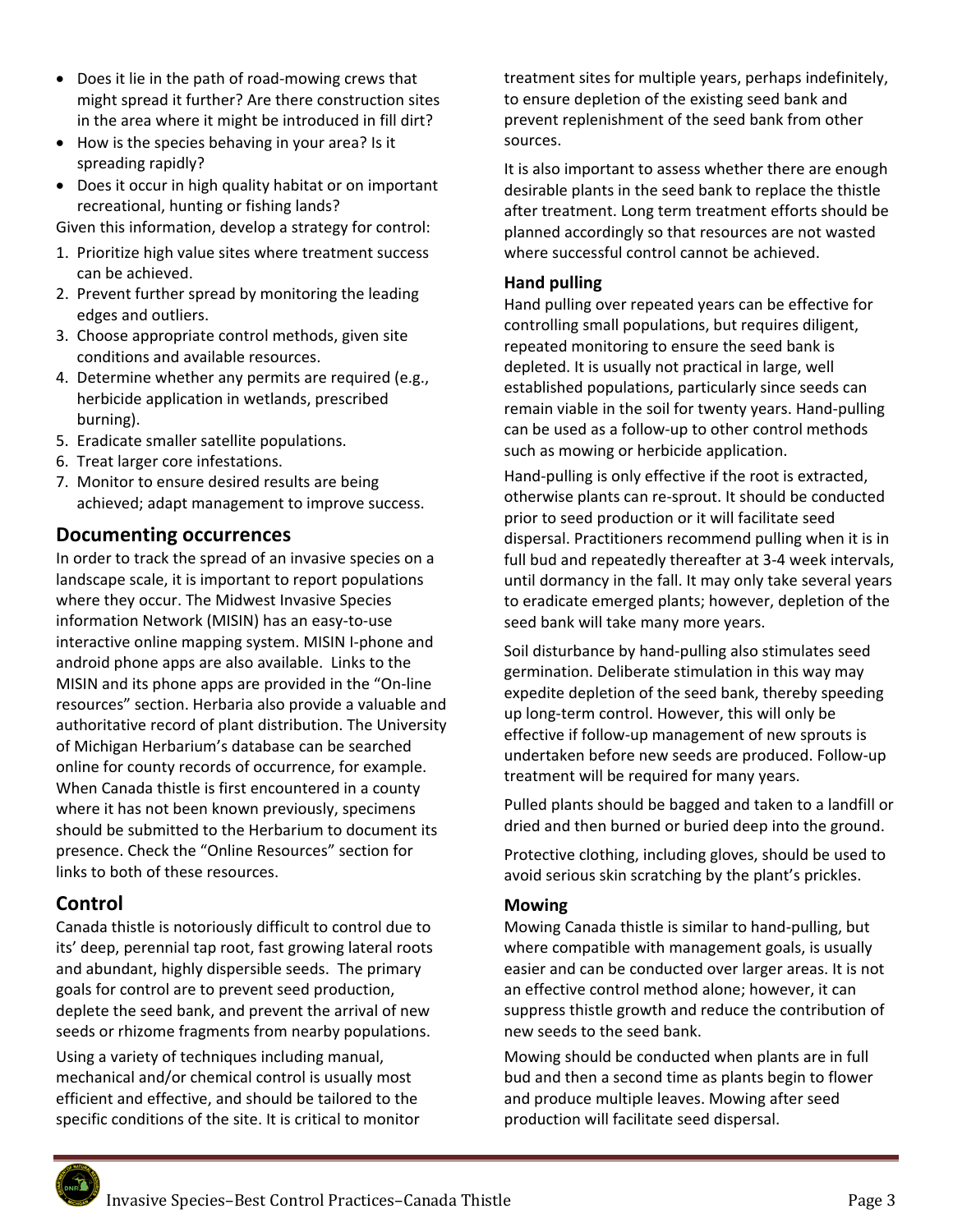Mowing should be considered in the context of overall site conditions and management goals as there may be impacts to desired species.

#### *Mowing prior to July 15 may kill or displace ground nesting birds and this should be considered during planning*.

#### **Cutting**

For small populations, the flowers can be snipped, bagged and removed; however, this is labor intensive. It must be conducted multiple times during the growing season, due to the long flowering period, and will be required until the seed bank is exhausted.

#### **Intensive cultivation**

In sites where management goals allow for intensive cultivation, Canada thistle populations can be reduced over a period of years. However, considerable care must be taken not to spread root fragments into previously uninfested areas.

Cultivation should be conducted about nine days after shoots have elongated, to a depth of 10 cm and repeated at three week intervals. Seeds remaining in the soil will germinate, requiring long‐term management.

#### **Grazing**

Recent studies show that sheep, goats and cattle can be trained to graze Canada thistle which can reduce flower production and subsequent seed recruitment. In sites with compatible management goals, grazing should occur before full flower‐buds develop. Repeated grazing or a combination of grazing with other treatments will be required to deplete the seed bank.

Grazing can also suppress desirable vegetation and this should be considered during planning. If there is not a residual seed bank of desired plants, seeding may also be necessary.

#### **Chemical control**

Chemical control is almost always necessary as part of an integrated plan for effective control of well‐ established Canada thistle.

Careful consideration should be given to selecting sites for chemical application where resources are available to support long‐term management. Factors that should be considered when selecting an herbicide for use on a particular site include proximity to water or wetlands, presence or absence of desirable native vegetation, potential for erosion and the effectiveness of the herbicide under consideration on Canada thistle.

Use of herbicides in sensitive or highly valued sites should also be given careful consideration as this may reduce genetic diversity in natural vegetation. While thistle abundance may be reduced more quickly with herbicide application, conservation of the diversity of native species, as well as age and structural diversity, may be more important at some sites.

#### **General considerations**

Anyone applying herbicides as part of their employment must become a certified pesticide applicator. In addition, certification is required for the use of some herbicides under any circumstances. The exam is administered by the Michigan Department of Agriculture and Rural Development and a link to their website is included in the "Online Resources" section.

A permit from the Michigan Department of Environmental Quality is usually required to apply herbicide where standing water is present—in wetlands, along streams, rivers or lakes, or over open water. A permit is also required for herbicide use below the ordinary high water mark along the Great Lakes or Lake St. Clair shoreline, whether or not standing water is present. A link to their website is included in the "Online Resources" section.

A number of adjuvants or additives may be used with herbicides to improve their performance including mixing agents, surfactants, penetrating oils and dyes. Some are included in premixed products while others must be added. Adjuvants do not work with all products; consult the product label to determine which adjuvants may be used with a specific herbicide formulation.

Dyes are useful in keeping track of which plants have been treated, as well as detecting spills on clothing or equipment. Some premixed herbicides include them or they can be added to others. Clothing dyes such as  $\text{Rit}^{\odot}$ can be added to water soluble herbicides, while other products require oil‐based dyes. Consult the product label for specific instructions.

Crop Data Management Systems, Inc. (CDMS) maintains a database of agro‐chemicals that includes herbicide labels for specific products. Herbicide labels contain information on application methods and rates, specific weather conditions, equipment types, nozzles, etc., to provide the desired coverage and minimize the potential for volatilization or drift. They also contain critical information about the potential for damage to valuable non-target species. A link to the CDMS website is included in the "Online Resources" section.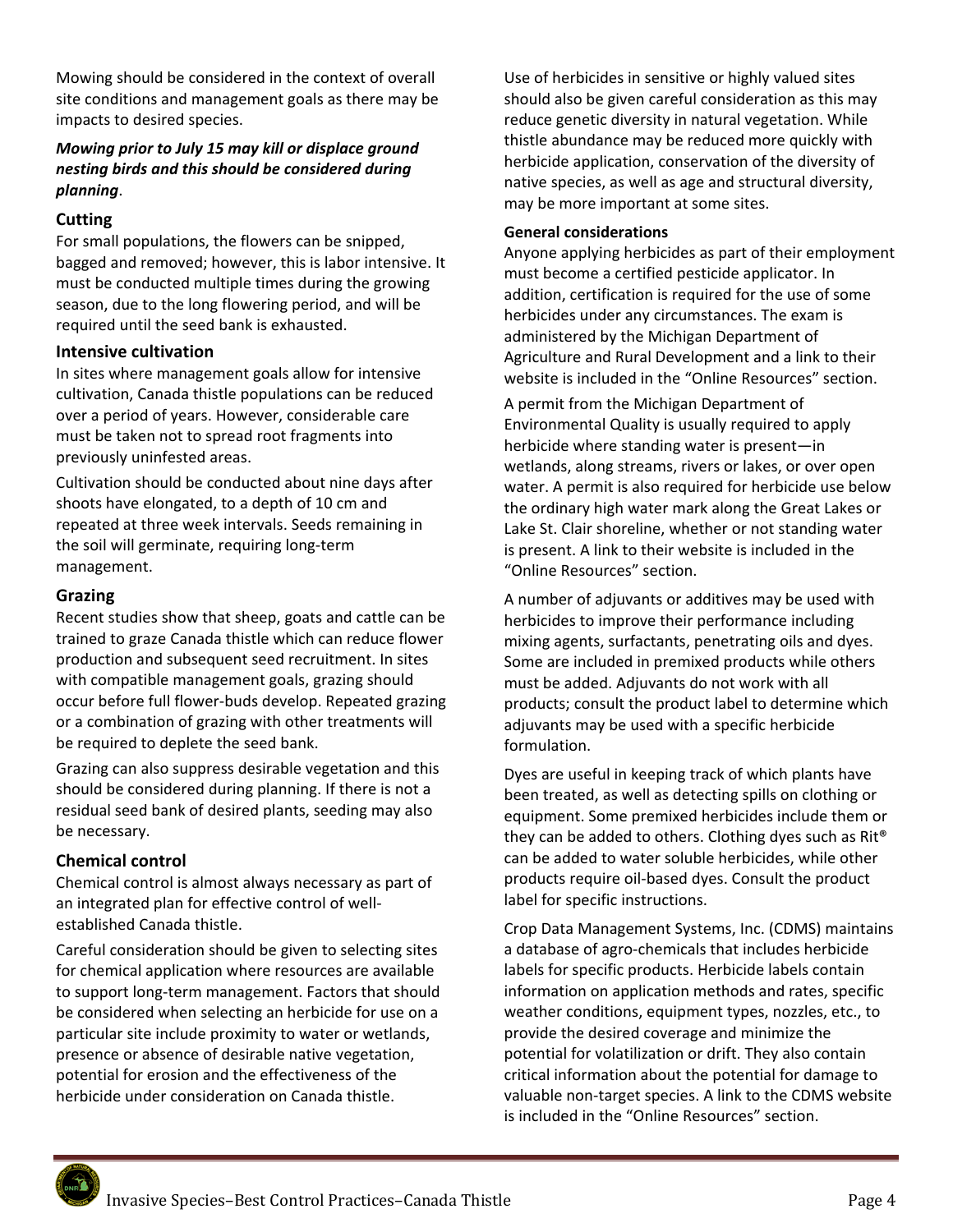#### *Read the entire pesticide label before use. Follow all directions on the label.*

#### **Herbicide Specifics**

With the exception of glyphosate, herbicides that are currently known to be most effective on Canada thistle persist in the soil for up to one year, requiring manure management and seeding restrictions, or they have the potential to contaminate surface and ground water. Plants treated with these chemicals cannot be composted and treatments cannot be applied in water. Two are included here because they have demonstrated higher and longer‐term control efficacy, and may be appropriate for some sites.

**Glyphosate** (e.g., Roundup Pro®, Rodeo®, Accord®) can provide some control of Canada thistle, however infestations must be treated repeatedly for at least several years and the seed bank must be managed until exhausted. Use of glyphosate is most practical for small populations during the early stages of invasion. It should be applied as a foliar spray in the bud to early flowering stage or to green rosettes in the fall. Fall treatment will not control seedlings that emerge in the spring and dry conditions may inhibit translocation of herbicide to roots.

Glyphosate should be used with a vegetable oil based multi‐purpose adjuvant (e.g. SprayTech® Oil) on upland sites or a wetland‐approved non‐ionic surfactant (e.g., Cygnet Plus®) in wetlands. Only aquatic formulations should be used in wetlands or if contact with surface waters is anticipated.

Glyphosate is not selective and will kill desirable non‐ target species through overspray and drift, in some cases leading to increased erosion on site. Glyphosate works best at temperatures above 50 degrees.

**Aminopyralid** (e.g., Milestone®) can provide effective control as a foliar spray applied to the foliage in spring or fall, or during the bolting stage before seeds ripen. It should be used with a non‐ionic surfactant (e.g., Cygnet Plus®, Nu‐film IR®) on upland sites up to the water's edge. **It is not approved for wetland use.**

Aminopyralid is broadleaf specific and will not harm well established grasses or sedges; legumes are particularly vulnerable. It persists in the soil for up to a year and in decaying plant material and manure of animals that have grazed on treated lands. There are restrictions on haying and grazing, and manure management is required. Manure should not be composted. Aminopyralid does, however, provide residual control of germinated thistle seedlings for

#### some time, dependent upon the application rate and site conditions. **Broadleaf plants should not be seeded during this time.**

**Clopyralid** (e.g., Transline®) provides effective control as a foliar spray applied from early bud to early flowering stage or to fall rosettes. Treatment will not control seedlings that emerge in the spring and dry conditions may inhibit translocation of herbicide to the roots. It should be applied with a non‐ionic surfactant (e.g., Cygnet Plus®) on upland sites. It is not approved for wetland use.

Clopyralid is broadleaf specific and it will not harm well established grasses or sedges. It persists in the soil for up to a year and in decaying plant materials and manure of animals that have grazed on treated lands. Manure management is required and manure should not be composted. Broadleaf plants should not be planted during this time. Clopyralid has the potential to contaminate ground and surface water and should not be used in porous soils or areas with a high water table.

#### **Prescribed Fire**

#### **General considerations**

Permits are usually required before a prescribed fire. The Michigan Department of Natural Resources (DNR) is responsible for issuing burn permits in the Upper Peninsula and Northern Lower Peninsula unless a municipality wishes to do so. Municipalities located in the Southern Lower Peninsula issue burn permits under authority of the state law. A link to the DNR local fire contacts web page is included in the "Online Resources" section. In the Southern Lower Peninsula, contact the local Fire Marshall for permits and more information. In many situations, insurance is required before a permit is issued, to cover the cost of damages if the fire should escape.

Before initiating a program of prescribed fire, a written burn plan establishing the criteria necessary for starting, controlling, and extinguishing a burn is required. The burn plan includes details such as specific weather conditions, locations of fire control lines, ignition pattern, equipment and personnel needed, contingency plans, and important phone numbers. The burn plan is essentially the prescription for how to conduct the burn safely while accomplishing the management objectives.

#### **Fire Specifics**

Spring burning can be useful in fire‐adapted communities, but prescribed burning alone does not provide effective control of Canada thistle. Fire will control seedlings if there is adequate fuel, however, its

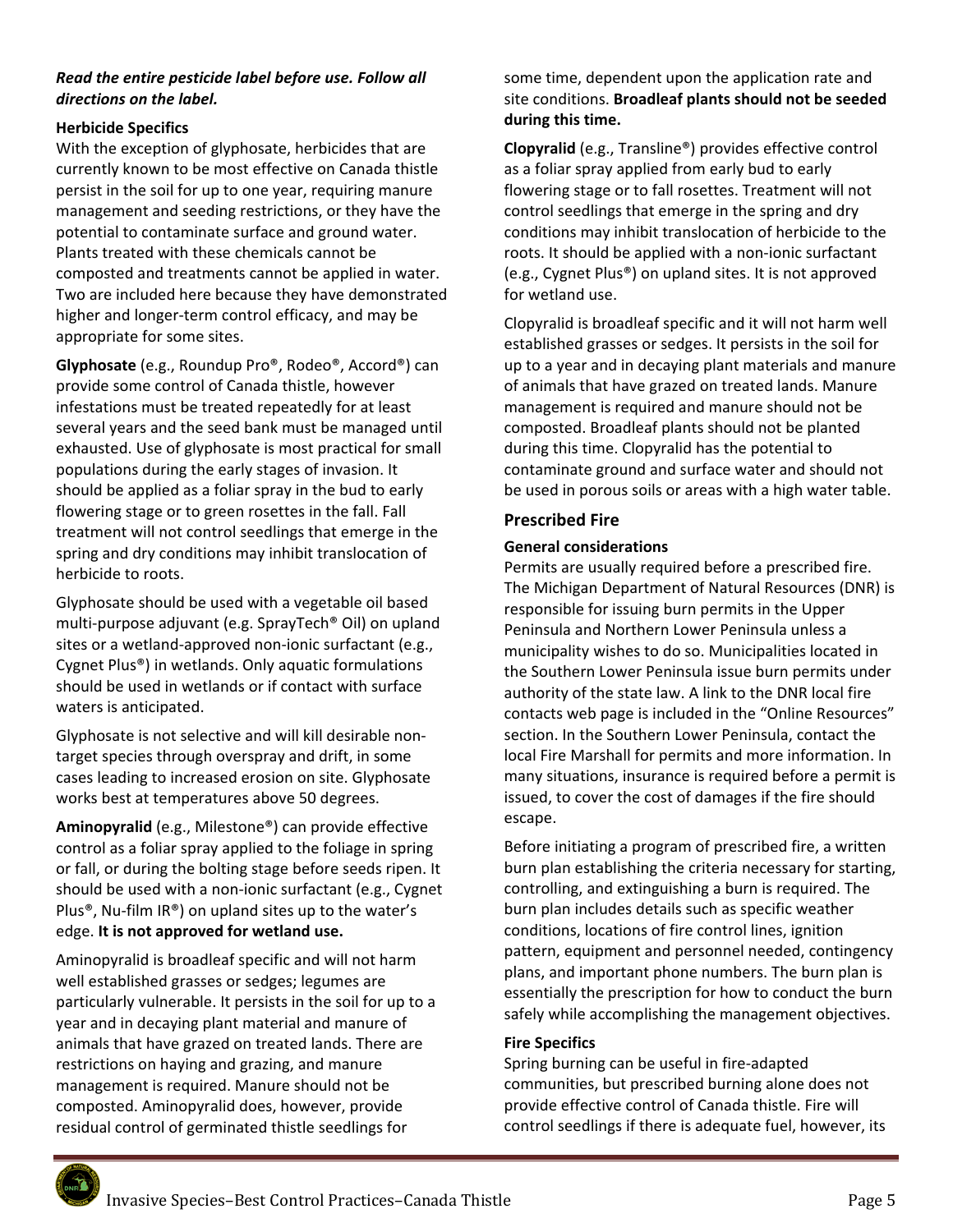impact to older plants is variable, depending upon fire intensity. Established plants quickly re‐sprout after fire and seed germination is stimulated. This increases Canada thistle's ability to compete with other species.

Deliberately using fire to stimulate germination may be an effective means of more rapidly depleting the seed bank; however intensive seedlings management after burning must be planned. Prescribed burns should not be conducted if this is not possible. Seedlings can be managed by hand‐pulling, spot herbicide application or burning with a hand‐held propane torch. At least three years of burning are required to suppress well established populations. However, follow‐up treatment of new seedlings will be necessary until the seed bank is exhausted, which may take longer.

Fire may pose a risk to desirable plants and this should be considered during planning. However, it may benefit other fire‐adapted species such as prairie grasses, which provide increased competition with Canada thistle.

#### **Hand‐held propane torch**

Freshly emerged seedlings can be quickly killed with a handheld propane torch, but this should be done when conditions are not too dry, to minimize risk of unintentional fire. As the first‐year plants develop taproots, this method becomes less effective.

#### **Interseeding**

Well established competitive grasses can help suppress Canada thistle and seeding with grasses may be useful. Seeding of grasses and broadleaf plants must be timed to correlate with residual soil activity of herbicides applied.

Seeding methods depend on the species, with trade‐ offs usually occurring between fall and spring seeding. A cover crop of grasses, such as annual rye, could be used in combination with control via broad‐leaf herbicide. Non‐agricultural sites could incorporate native wild ryes (*Elymus*) to promote competition and infection by phytopathogens for use against Canada thistle.

#### **Biological control**

Dozens of biocontrol agents, both native and non‐native to North America have been considered for treating Canada thistle, none of which have provided very effective control. Several that are most likely to have significant impacts on Canada thistle are generalist feeders and are not suitable for release.

One species, *Larinus planus Frabicius*, which was inadvertently introduced to the US, has been

distributed in the western range lands for thistle control. This seed eating weevil was documented feeding on the state and federal threatened Pitcher's thistle (*Cirsium pitcheri*) in 2012. Surveys of known Pitcher's thistle populations in Michigan are currently under way to assess and document its impact.

#### **Integrated control**

Integrated control first requires an understanding of the site management goals, the biology of Canada thistle and the environment in which it is growing. This information confers a combination of actions that collectively reduces its impact. Canada thistle is a colonizing species of areas where there was recent disturbance and poor establishment of desirable species. It grows where there is altered soil microbial and faunal activity and hydrology.

Well-timed and repeated mowing, chemical application, or prescribed fire is often implemented in conjunction with follow-up hand-pulling, spot chemical treatment, or burning with a hand‐held propane torch. Due to the long‐lived seed bank, follow‐up will usually be required for many years.

Natural area managers are encouraged to work with features on their local landscape that would contribute to the overall reduced impact and spread of Canada thistle. For instance, managers could intentionally allow succession to proceed with shrubs and trees as an alternative way to restore ecological health over a longer period of time (years). Other options may include introducing competitive plant species in combination with control. Managers could also consider higher thresholds of tolerance for Canada thistle in order to rebuild soil biology and properties and then pursue control efforts.

# **Disposal of plant parts**

Pulled plants should not be left on site or composted as they may re‐sprout and still produce seed. They should be disposed of in a manner that will ensure that their roots will dry out completely. If flowers are present, they should be burned or bagged and placed in a municipal landfill. Where this is not possible, any resulting seedlings will require monitoring and control.

Although landscape waste cannot generally be disposed of in landfills, Michigan law permits the disposal of invasive species plant parts. See the "Online resources" section for a link to the relevant legislation.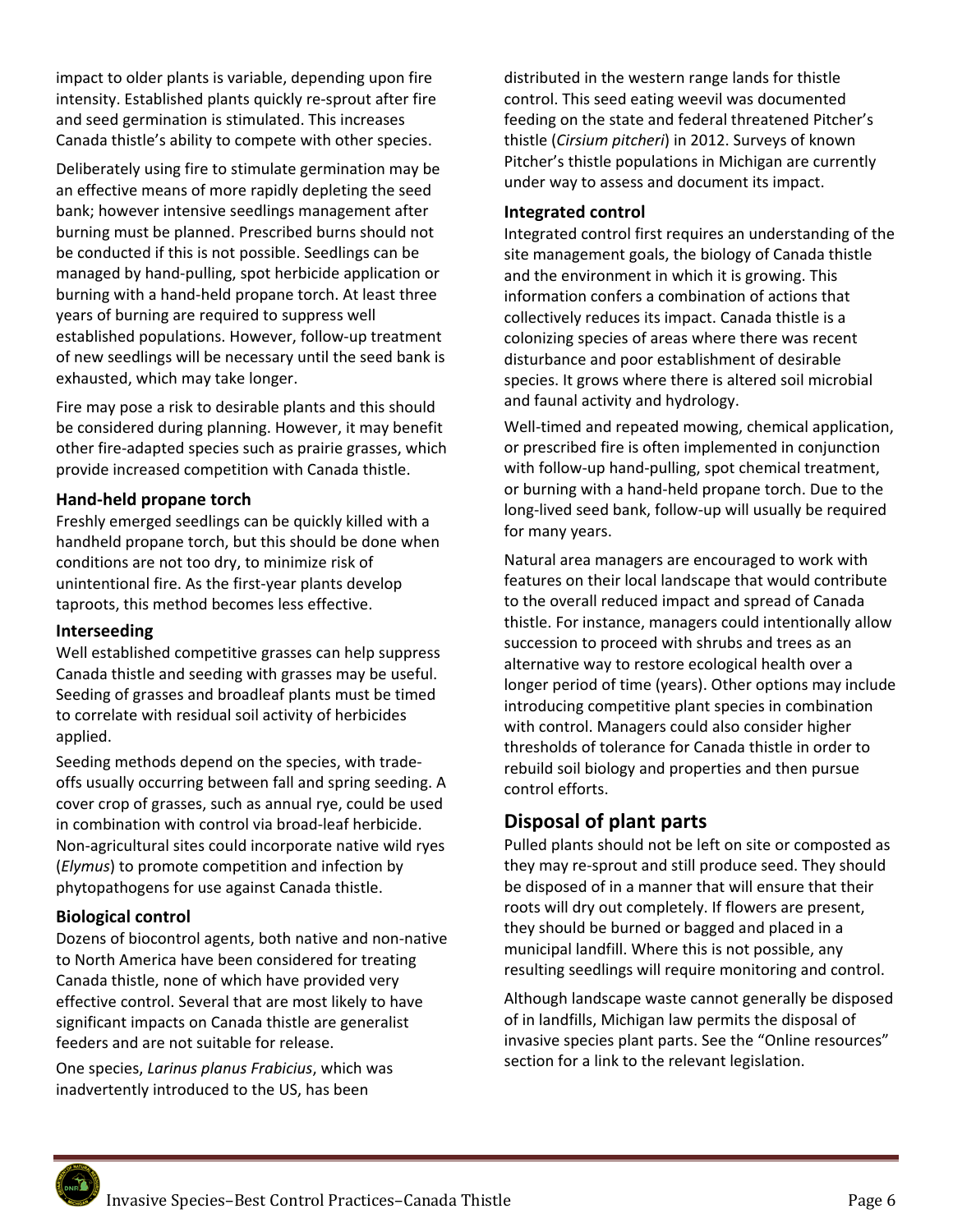## **Online resources:**

**CDMS ‐ herbicide labels**  http://www.cdms.net/LabelsMsds/LMDefault.aspx?t=v

**Fire Effects Information System, Canada thistle**  http://www.fs.fed.us/database/feis/plants/forb/cirarv/all.html

**Invasive.org**  http://www.invasive.org/

**Michigan Department of Agriculture and Rural Development—Pesticide Certification**  www.michigan.gov/pestexam

**\_\_\_\_\_\_\_\_\_\_\_\_\_\_\_\_\_\_\_\_\_\_\_\_\_\_\_\_\_\_\_\_\_\_\_\_\_\_\_\_\_\_\_\_\_\_\_\_\_\_\_\_\_\_\_\_\_\_\_\_\_\_\_\_\_\_\_\_\_\_\_\_\_\_\_\_\_\_\_\_\_\_\_\_\_\_\_\_\_\_\_\_\_\_\_\_\_\_\_\_\_\_\_\_\_\_\_\_\_\_\_\_\_\_\_\_\_\_\_\_\_\_\_\_\_\_\_\_\_\_\_\_\_\_\_** 

**Michigan Department of Environmental Quality—Aquatic Nuisance Control**  www.michigan.gov/deqinlandlakes

http://www.michigan.gov/deq/0,4561,7‐135‐3313\_3681\_3710‐‐‐,00.html

**Michigan Department of Natural Resources—Local DNR Fire Manager contact list**  http://www.michigan.gov/dnr/0,4570,7‐153‐30301\_30505\_44539‐159248‐‐,00.html

**Michigan Invasive Species Coalition:**  http://www.michiganinvasives.org/

**Michigan's Invasive Species Legislation Natural Resources and Environmental Protection Act 451 of 1994, Section 324.4130**  http://legislature.mi.gov/doc.aspx?mcl‐324‐41301

**Michigan Legislation—landscape waste, disposal of invasive species plant parts Natural Resources and Environmental Protection Act 451 of 1994, Section 324.11521, 2 (d)**  http://legislature.mi.gov/doc.aspx?mcl‐324‐11521

**Midwest Invasive Species Information System:** https://www.misin.msu.edu/

**MIPN Invasive Species Control Database**  https://mipncontroldatabase.wisc.edu/

**MISIN Mapping Phone Apps:** http://www.misin.msu.edu/apps/

**The Nature Conservancy's Weed Control Methods Handbook: Tools and Techniques for Use in Natural Areas**  http://www.invasive.org/gist/handbook.html

**\_\_\_\_\_\_\_\_\_\_\_\_\_\_\_\_\_\_\_\_\_\_\_\_\_\_\_\_\_\_\_\_\_\_\_\_\_\_\_\_\_\_\_\_\_\_\_\_\_\_\_\_\_\_\_\_\_\_\_\_\_\_\_\_\_\_\_\_\_\_\_\_\_\_\_\_\_\_\_\_\_\_\_\_\_\_\_\_\_\_\_\_\_\_\_\_\_\_\_\_\_\_\_\_\_\_\_\_\_\_\_\_\_\_\_\_\_\_\_\_\_\_\_\_\_\_\_\_\_\_\_\_\_\_** 

**University of Michigan Herbarium ‐ Michigan Flora Online**  http://michiganflora.net/